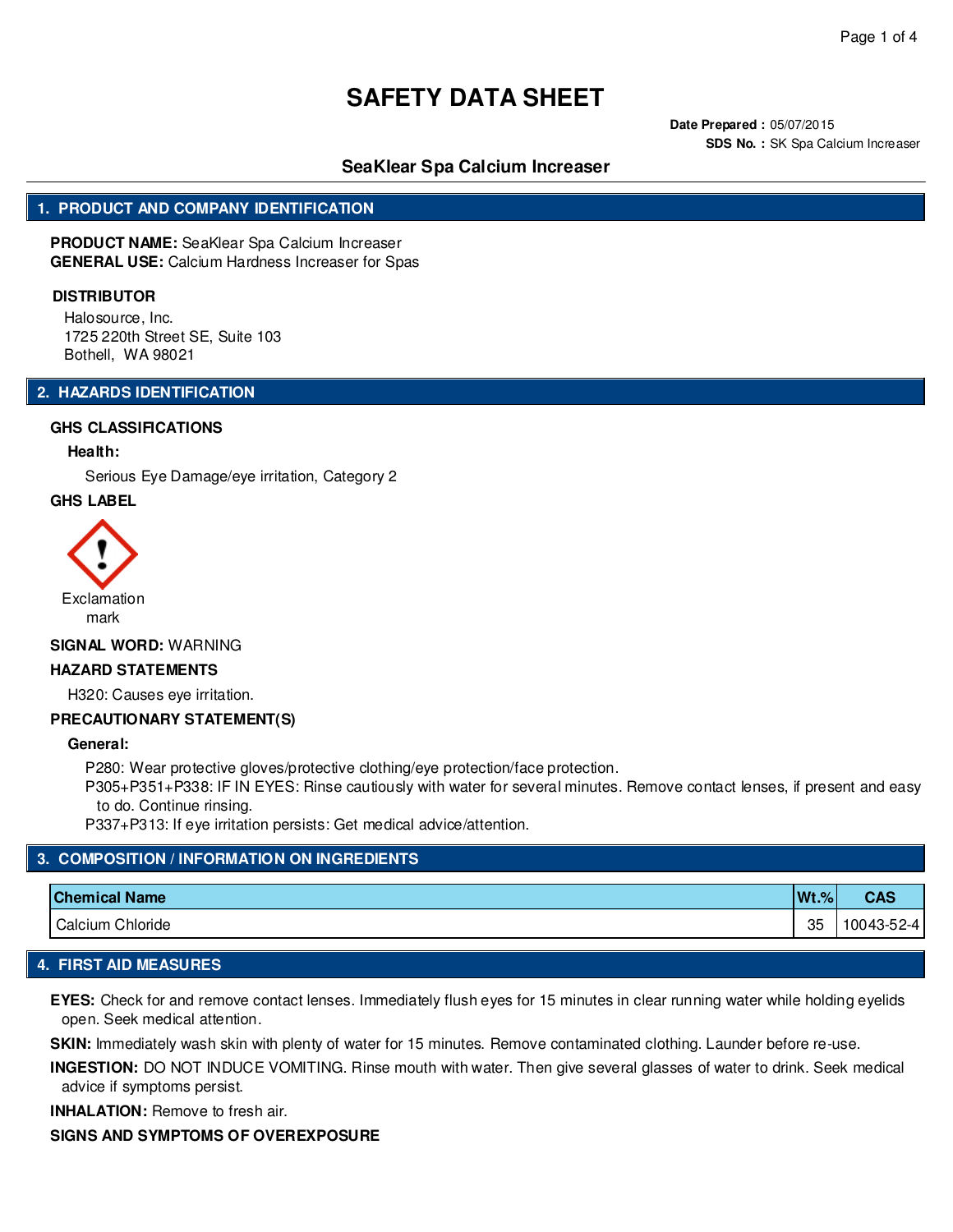**Date Prepared :** 05/07/2015 **SDS No. :** SK Spa Calcium Increaser

# **SeaKlear Spa Calcium Increaser**

**EYES:** Could cause severe irritation of the eye. Flush immediately to avoid eye damage.

**SKIN:** Could cause moderate skin irritation.

**INGESTION:** Could cause irritation of esophagus and the stomach.

**INHALATION:** Inhaling aerosol could irritate the respiratory system.

# **5. FIRE FIGHTING MEASURES**

**FLAMMABLE CLASS:** Nonflammable

**EXTINGUISHING MEDIA:** Use extinguishing media appropriate for surrounding fire.

**EXPLOSION HAZARDS:** None.

FIRE FIGHTING EQUIPMENT: Wear positive-pressure self-contained breathing apparatus (SCBA) and protective fire fighting clothing. Avoid contact with material. If contact is liekly, change to full chemical resistant firefighting clothing with self-contained breathing apparatus.

#### **6. ACCIDENTAL RELEASE MEASURES**

**GENERAL PROCEDURES:** Contain spilled material if possible. Absorb with materials such as sand. Collect in suitable and properly labeled containers. Flush residue with plenty of water.

**COMMENTS:** Material may cause a slipping hazard. Isolate area. Keep unnecessary and unprotected personnel from entering the area. Use appropriate safety equipment.

#### **7. HANDLING AND STORAGE**

**HANDLING:** Do not get on skin or in eyes. Avoid breathing vapors and mists. Keep containers tightly closed. Use in well-ventilated areas. Wash thoroughly after handling.

**STORAGE:** Store in a cool, dry, well-ventilated area away from incompatible materials.

# **8. EXPOSURE CONTROLS / PERSONAL PROTECTION**

#### **EXPOSURE GUIDELINES**

| OSHA HAZARDOUS COMPONENTS (29 CFR1910.1200) |            |                    |                        |  |
|---------------------------------------------|------------|--------------------|------------------------|--|
|                                             |            |                    | <b>EXPOSURE LIMITS</b> |  |
|                                             |            | <b>SupplierOEL</b> |                        |  |
| <b>Chemical Name</b>                        |            | ppm                | mg/m <sup>3</sup>      |  |
| Calcium Chloride                            | <b>TWA</b> | 10 $mg/$           |                        |  |

**ENGINEERING CONTROLS:** General ventilation is sufficient for most conditions. Local exhaust may be necessary for some operations.

#### **PERSONAL PROTECTIVE EQUIPMENT**

**EYES AND FACE:** Wear chemical safety glasses or goggles.

**SKIN:** If hands are cut or scratched, use gloves chemically resistant to this material.

**RESPIRATORY:** Atmospheric levels should be maintained below the exposure guideline. When respiratory protection is required for certain operations, us an air-purifying respirator. In dusty or misty atmospheres, use an approved particulate respirator.

**PROTECTIVE CLOTHING:** Chemically-resistant clothing.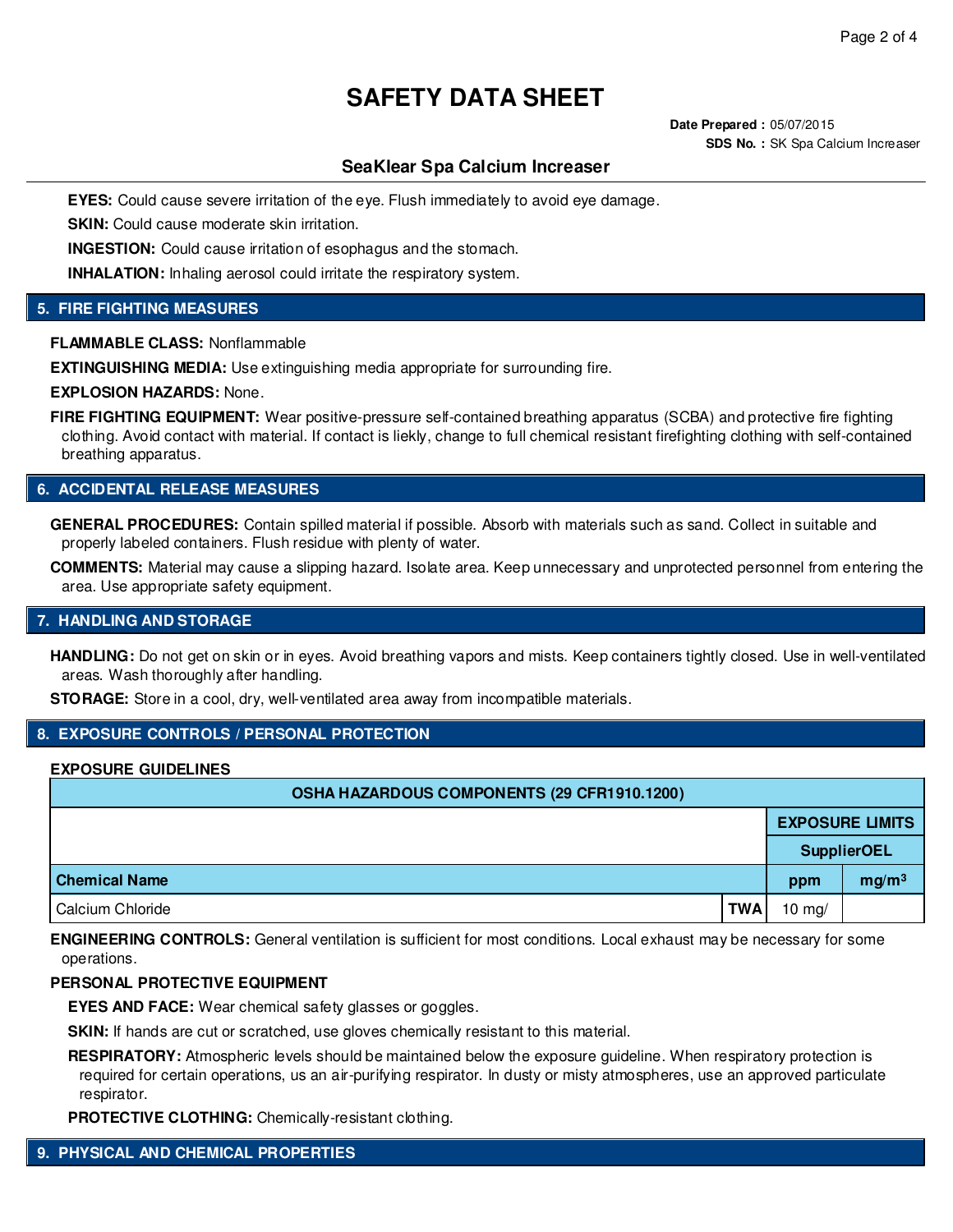**Date Prepared :** 05/07/2015 **SDS No. :** SK Spa Calcium Increaser

# **SeaKlear Spa Calcium Increaser**

**PHYSICAL STATE:** Liquid **ODOR:** None. **pH:** 6.89 **FLASHPOINT AND METHOD:** Not Available **FLAMMABLE LIMITS:** 0 to 0 **VAPOR PRESSURE:** 9 - 15 mm Hg @ 25 deg C **VAPOR DENSITY:** Similar to water. **BOILING POINT:** 110°C (230°F) to 122°C (252°F) **SOLUBILITY IN WATER:** Complete. **SPECIFIC GRAVITY:** 1.35

### **10. STABILITY AND REACTIVITY**

**HAZARDOUS POLYMERIZATION:** Will not occur under normal temperatures.

**STABILITY:** Stable under recommended storage conditions.

**HAZARDOUS DECOMPOSITION PRODUCTS:** None known.

**INCOMPATIBLE MATERIALS:** Acids, strong oxidizing and reducing agents. Calcium chloride can cause corrosion in some grades of stainless steel.

### **11. TOXICOLOGICAL INFORMATION**

### **ACUTE**

**DERMAL LD50:** > 5000 mg/kg (rabbit)

**ORAL LD50:** 2301 mg/kg (rat)

**NOTES:** Data is based on full strength calcium chloride.

**EYE EFFECTS:** Irritating to eyes.

**SKIN EFFECTS:** Non-irritant.

#### **CARCINOGENICITY**

**Notes:** Contains no ingredients listed a a carcinogen.

**SENSITIZATION:** Non-sensitizer.

**GENETIC EFFECTS:** Results were negative.

**REPRODUCTIVE EFFECTS:** Not known to cause reproductive toxicity.

# **12. ECOLOGICAL INFORMATION**

**ECOTOXICOLOGICAL INFORMATION:** Material is practically non-toxic to aquatic organisms on an acute basis (LC50/EC50 is greater than 100 mg/L in the most sensitive species tested.

# **AQUATIC TOXICITY (ACUTE)**

**96-HOUR LC50:** 4630 mg/l (Pimephales promelas)

**CHEMICAL FATE INFORMATION:** Movement & Partitioning: No bioconcentration is expected because of the relatively high water solubility. Partitioning from water to n-octanol is not applicable.

Persistence and Degradability: Biodegradation is not applicable.

**COMMENTS:** Data is based on full strength granular calcium chloride.